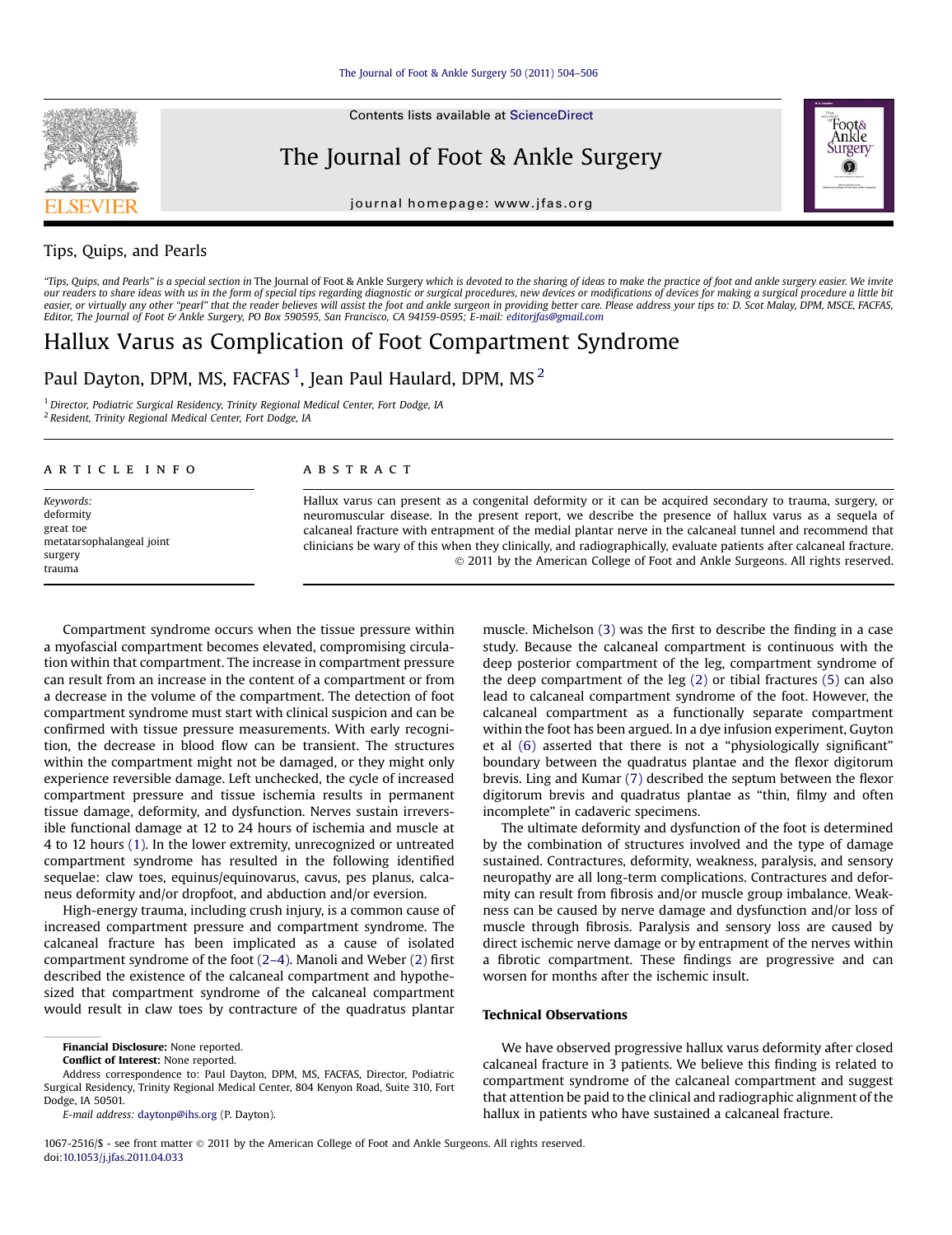#### Case Reports

#### Case 1

A 35-year-old man presented 6 months after closed calcaneal fracture that had been treated nonoperatively with slowly progressive hallux varus. The space between the first and second digit on the right foot was markedly increased compared with the left foot (Figure 1).

#### Case 2

Our second patient presented 8 months after closed treatment of a nondisplaced calcaneal fracture. As in the first patient, an obvious increase was seen in the space between the first and second digit of the right foot (Figure 2).

### Case 3

In our third patient, progressive hallux varus started to occur after a calcaneal fracture 10 years previously. The fracture was treated with immobilization in a cast. The radiograph (Figure 3) showed medial dislocation of the proximal phalanx of the hallux at the metatarsophalangeal joint.

In each of the described patients, hallux varus developed over several months after a calcaneal fracture. Two muscles, the abductor hallucis and adductor hallucis, typically control the transverse plane movement of the hallux. We believe the deformity resulted from isolated, unrecognized compartment syndrome with subsequent paralysis of the adductor hallucis muscle and progressive dynamic contracture of the abductor hallucis, pulling the hallux medially. In our literature search, we found no such hallux varus deformity described as a complication of compartment syndrome. The most common cause of hallux varus was correctional surgery for hallux valgus [\(8\)](#page-2-0).

Our proposed mechanism for this deformity involves an insult to the neurovascular bundle supplying the adductor hallucis muscle. The posterior tibial neurovascular bundle passes through the medial intermuscular septum approximately 4 cm from the posterior limit of the calcaneus [\(7\)](#page-2-0). The lateral plantar nerve and artery, both of which supply the adductor hallucis muscle, pass through the calcaneal



Fig. 1. Patient 1 with hallux varus 6 months after closed calcaneal fracture.



Fig. 2. Patient 2 with hallux varus 8 months after closed calcaneal fracture.

compartment before giving branches to the adductor compartment of the foot. The medial plantar nerve, which supplies the abductor hallucis muscle, might or might not pass through the calcaneal compartment [\(9\)](#page-2-0). An insult to the neurovascular supply of the adductor hallucis or the adductor muscle itself could occur within the adductor compartment, although ischemic injury would likely involve



Fig. 3. Radiograph of patient 3 showing hallux varus 10 years after calcaneal fracture.